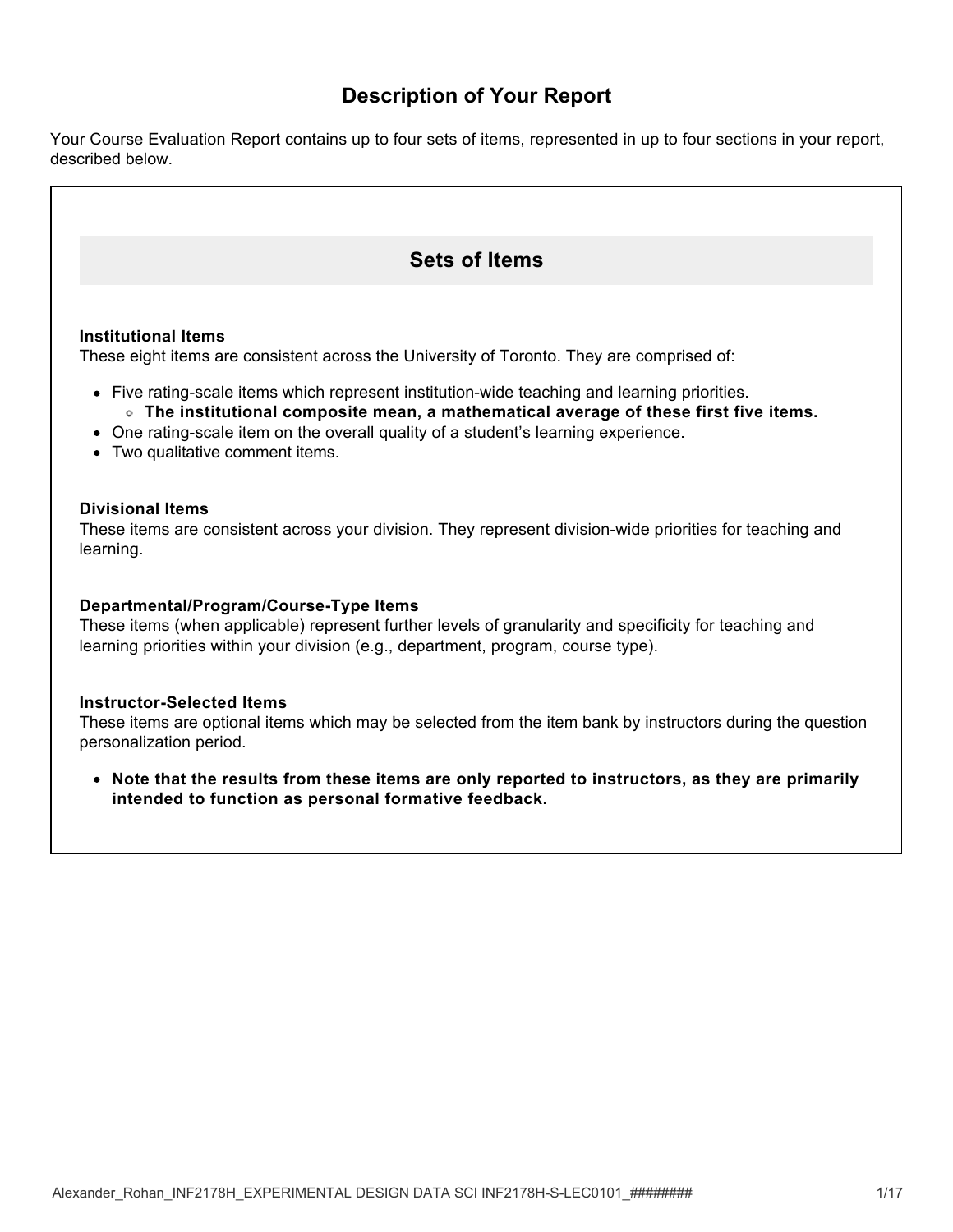# **Report Sections**

The following provide different statistical summaries and representations for your institutional, divisional, and departmental/programmatic items (where appropriate).

## **Section 1: Course Evaluation Overview**

Provides all course evaluation data except instructor-selected items.

#### **Section 2: Response Distributions and Additional Statistics**

Provides detailed response distributions.

- The number and relative percentage of respondents providing a given answer is provided, along with a graphical representation.
- This section also reports further statistics for each set of items relative to Section 1.

#### **Section 3: Comparative Data**

Provides comparative means for your course as compared to the relevant means across *all other evaluated courses at a particular level of comparison (e.g. division, program)* for each set of items.

#### **Section 4: Instructor-Selected Items**

Provides data for optional items that instructors can select from the item bank during the question personalization period. This section is formatted identically to Section 2.

# **Statistical Terms Used in this Report**

**Mean:** The mathematical average. This measure is the most sensitive, and can be greatly affected by extreme and/or divergent scores.

**Median:** The middle value when all responses are ordered. This measure is less affected by extreme and/or divergent scores.

**Mode:** The most frequently occurring score.

**Standard deviation:** A measure of the "spread" of the data.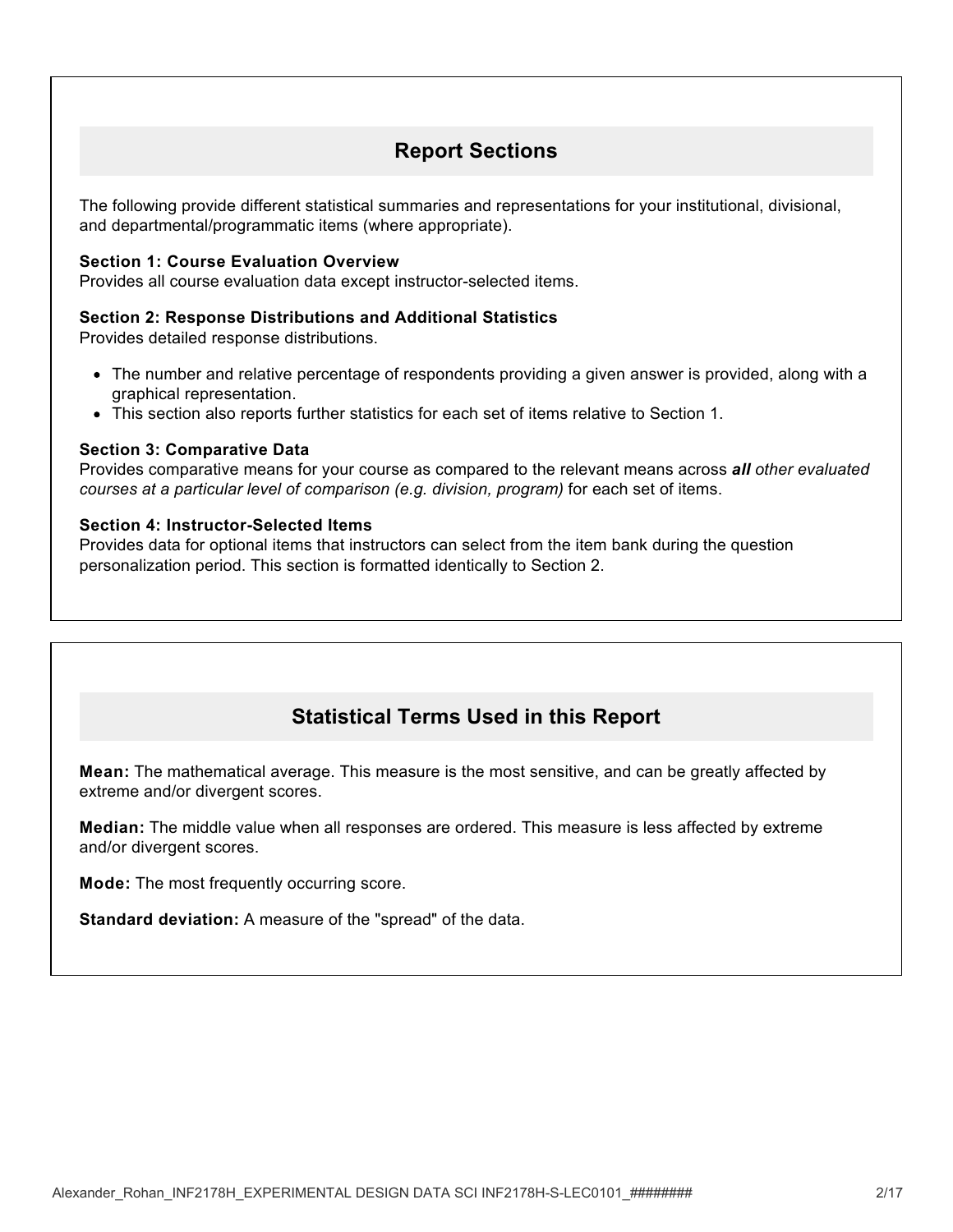#### **FI Winter 2021 Grad**

**Course Name: EXPERIMENTAL DESIGN DATA SCI INF2178H-S-LEC0101 (SYNC) Division: SGS Session: S Session Codes: F = First/Fall, S = Second/Winter**

**Instructor: Rohan Alexander Section: LEC0101 Delivery Mode: SYNC**

**Report Generation Date: April 16, 2021**

| Raters    | <b>Students</b> |
|-----------|-----------------|
| Responded | 12<br>ل -       |
| Invited   | 28              |

## **Section 1: Course Evaluation Overview**

# **Part A. Core Institutional Items**

#### **Scale: 1 - Not At All 2 - Somewhat 3 - Moderately 4 - Mostly 5 - A Great Deal**

| Question                                                                                                                                |      | Summary |  |
|-----------------------------------------------------------------------------------------------------------------------------------------|------|---------|--|
|                                                                                                                                         | Mean | Median  |  |
| I found the course intellectually stimulating.                                                                                          | 4.2  | 5.0     |  |
| The course provided me with a deeper understanding of the subject matter.                                                               | 4.2  | 5.0     |  |
| The instructor (Rohan Alexander) created an atmosphere that was conducive to my learning.                                               | 3.7  | 4.0     |  |
| Course projects, assignments, tests, and/or exams improved my understanding of the course material.                                     | 4.2  | 4.0     |  |
| Course projects, assignments, tests and/or exams provided opportunity for me to demonstrate an understanding<br>of the course material. | 4.2  | 5.0     |  |
| Institutional Composite Mean                                                                                                            | 4.1  |         |  |

#### **Scale: 1 - Poor 2 - Fair 3 - Good 4 - Very Good 5 - Excellent**

| Question                                                             |  | <b>Summary</b> |  |
|----------------------------------------------------------------------|--|----------------|--|
|                                                                      |  | Mean Median    |  |
| 6. Overall, the quality of my learning experience in this course was |  | 4.0 l          |  |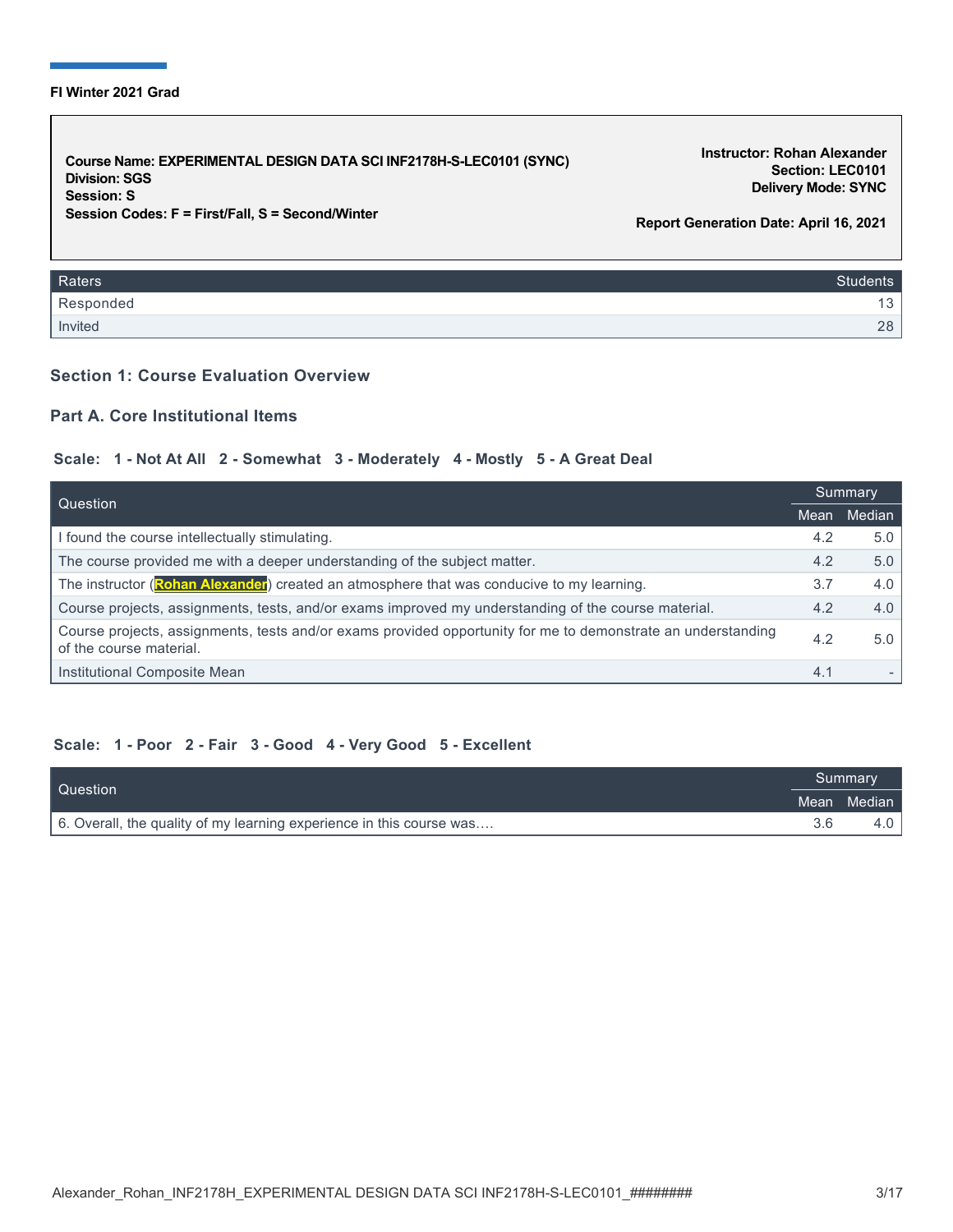# **7. Please comment on the overall quality of the instruction in this course.**

#### **Comments**

#### Very good. I wish the workload can be little less

The workload of this course is EXTREMELY heavy. Even though I could learn a lot from this course, I spend more than 15 hours per week for the course materials.

I believe Rohan needs to use emotional intelligence to 1) control his own (sometimes biased) thoughts and body language, and 2) understand students' needs with positive approach and provide them with clear answers instead of raising new questions in his answers. He's very knowledgeable, but I think it takes more than knowledge to master the art of instruction.

I really loved this course. It was challenging and there were many readings each week, but all entirely relevant and interesting.

The professor cares so much about the material, and I really appreciate that. Being challenged made me produce some of my best work so far. He always prepared lots of material for lectures, but still kept classes flexible, adapting to what we wanted to cover.

Professor Rohan stimulates our initiatives to self study data science and research paper writing in a professional way. He expects a lot from us and has a high standard in paper writing. He cares about student's development.

Fantastic use of technology to enhance online learning. Learning from a professor who is clearly passionate about a topic is the best

Fantastic course that I learned a TON in. Rohan should be given free reign to impose his teaching style and philosophy throughout the entire iSchool as I feel I learned so much about data in such a short amount of time. Thanks Rohan :) from a big DAG guy

#### **8. Please comment on any assistance that was available to support your learning in this course.**

#### **Comments**

Rohan is responsive to student questions.

There was a good Slack group for students that served as a venue to ask questions. The TA was available, but he had to check every single matter with Rohan which was inefficient and cumbersome. The Lab Instructions were not well articulated or clear. A significant amount of time was wasted on process rather than being spent on learning.

Professor was one of the most easily accessible professors I've had. From the slack channel to weekly office hours, he made time to make sure we had the necessary support.

Professor was available through office hours and the slack channel. He was very open to questions in class. The TA was very nice but not very useful. I'm not sure he knew much more about stats and R than some of the people in my class.

Office hour, tutorial, slack channel, email communication

He was available at all times to answer direct and group questions and facilitated very engaging lectures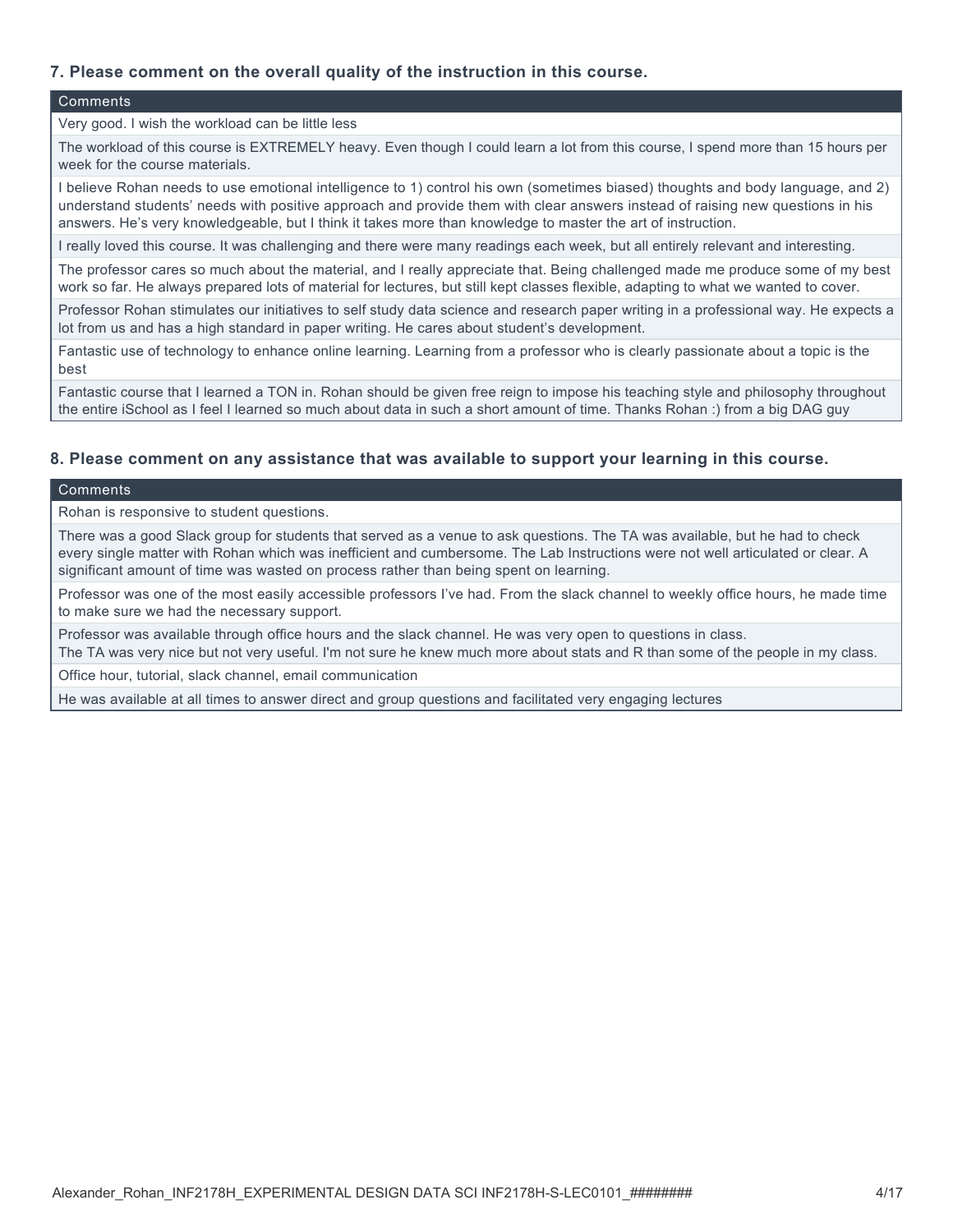# **Part B. Divisional Items**

| Question                                                                                                                         |      | Summary          |  |
|----------------------------------------------------------------------------------------------------------------------------------|------|------------------|--|
|                                                                                                                                  | Mean | Median           |  |
| 9. The course instructor (Rohan Alexander) encouraged students to think about the subject matter from multiple<br>perspectives.  | 4.2  | 5.0              |  |
| 10. The course instructor (Rohan Alexander) encouraged me to explore alternative approaches when problem-<br>solving.            | 4.2  | 5.0 <sub>1</sub> |  |
| 11. The course drew attention to ethical and social issues related to the field of study.                                        | 4.5  | 5.0              |  |
| 12. The course instructor (Rohan Alexander) encouraged students to reflect critically on the course material.                    | 4.2  | 5.0              |  |
| 13. The course instructor (Rohan Alexander) explained how course topics contributed to an overall understanding<br>of the field. | 3.9  | 4.0              |  |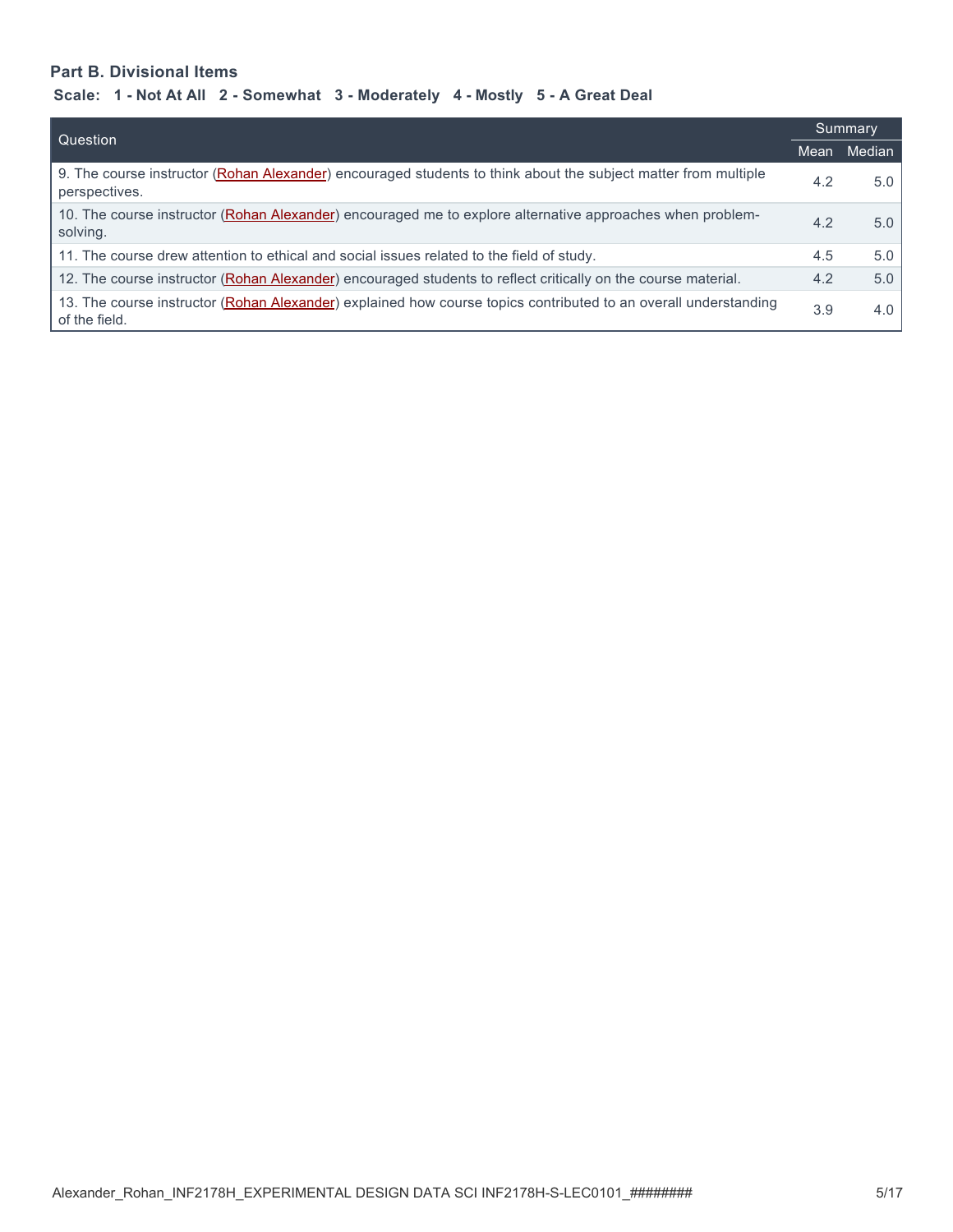# **Section 2: Response Distributions and Additional Statistics**

This section provides detailed response distributions.

**Mean:** The mathematical average. This measure is the most sensitive, and can be greatly affected by extreme and/or divergent scores.

**Median:** The middle value when all responses are ordered. This measure is less affected by extreme and/or divergent scores.

**Mode:** The most frequently occurring score.

**Standard deviation:** A measure of the "spread" of the data.

# **Part A: Core Institutional Items**

# **1. I found the course intellectually stimulating.**



## **2. The course provided me with a deeper understanding of the subject matter.**

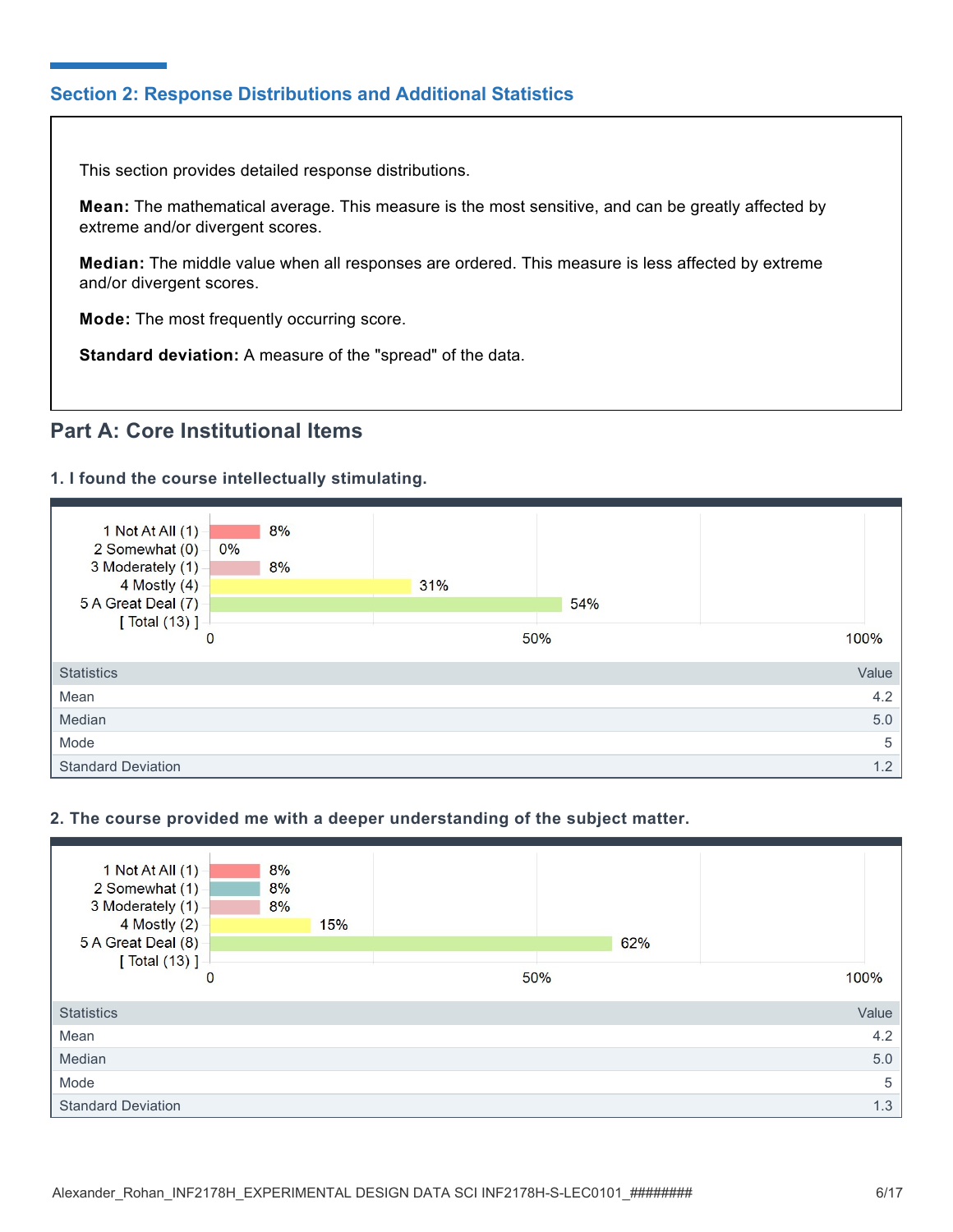# **3. The instructor (Rohan Alexander) created a course atmosphere that was conducive to my learning.**

| 1 Not At All $(1)$        | 8%          |     |     |       |
|---------------------------|-------------|-----|-----|-------|
| 2 Somewhat (3)            |             |     | 23% |       |
| 3 Moderately (1)          | 8%          |     |     |       |
| 4 Mostly (2)              |             | 15% |     |       |
| 5 A Great Deal (6)        |             |     | 46% |       |
| [ Total (13) ]            |             |     |     |       |
|                           | $\mathbf 0$ |     | 50% | 100%  |
|                           |             |     |     |       |
| <b>Statistics</b>         |             |     |     | Value |
| Mean                      |             |     |     | 3.7   |
| Median                    |             |     |     | 4.0   |
| Mode                      |             |     |     | 5     |
| <b>Standard Deviation</b> |             |     |     | 1.5   |

# **4. Course projects, assignments, tests and/or exams improved my understanding of the course material.**



**5. Course projects, assignments, tests and/or exams provided opportunity for me to demonstrate an understanding of the course material.**

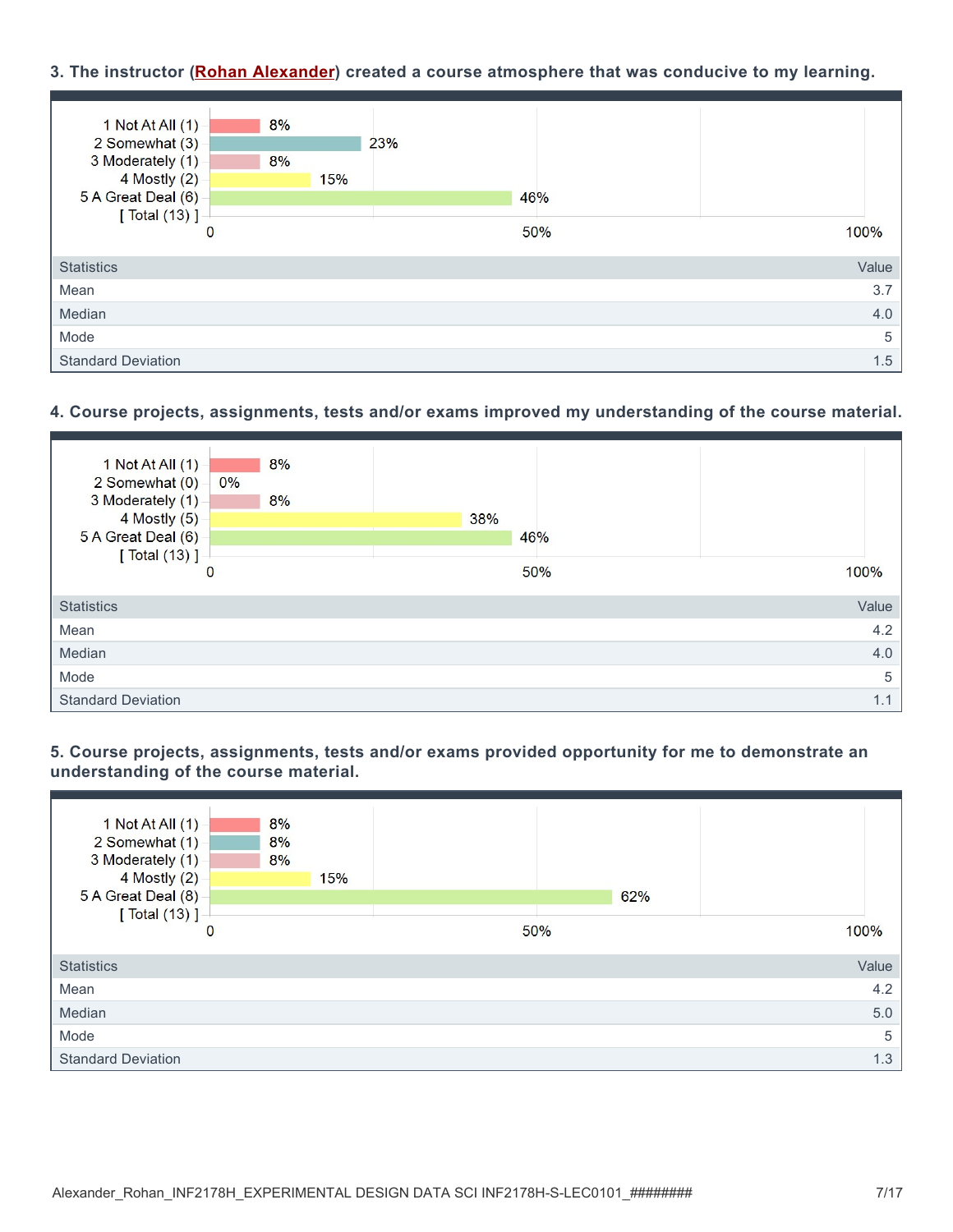# **6. Overall, the quality of my learning experience in this course was….**

| $1$ Poor $(1)$            | 8%       |     |     |     |       |
|---------------------------|----------|-----|-----|-----|-------|
| $2$ Fair $(4)$            |          |     | 31% |     |       |
| $3$ Good $(0)$            | 0%       |     |     |     |       |
| 4 Very Good (2)           |          | 15% |     |     |       |
| 5 Excellent (6)           |          |     |     | 46% |       |
| [ Total (13) ]            |          |     |     |     |       |
|                           | $\bf{0}$ |     |     | 50% | 100%  |
|                           |          |     |     |     |       |
| <b>Statistics</b>         |          |     |     |     | Value |
| Mean                      |          |     |     |     | 3.6   |
| Median                    |          |     |     |     | 4.0   |
| Mode                      |          |     |     |     | 5     |
| <b>Standard Deviation</b> |          |     |     |     | 1.6   |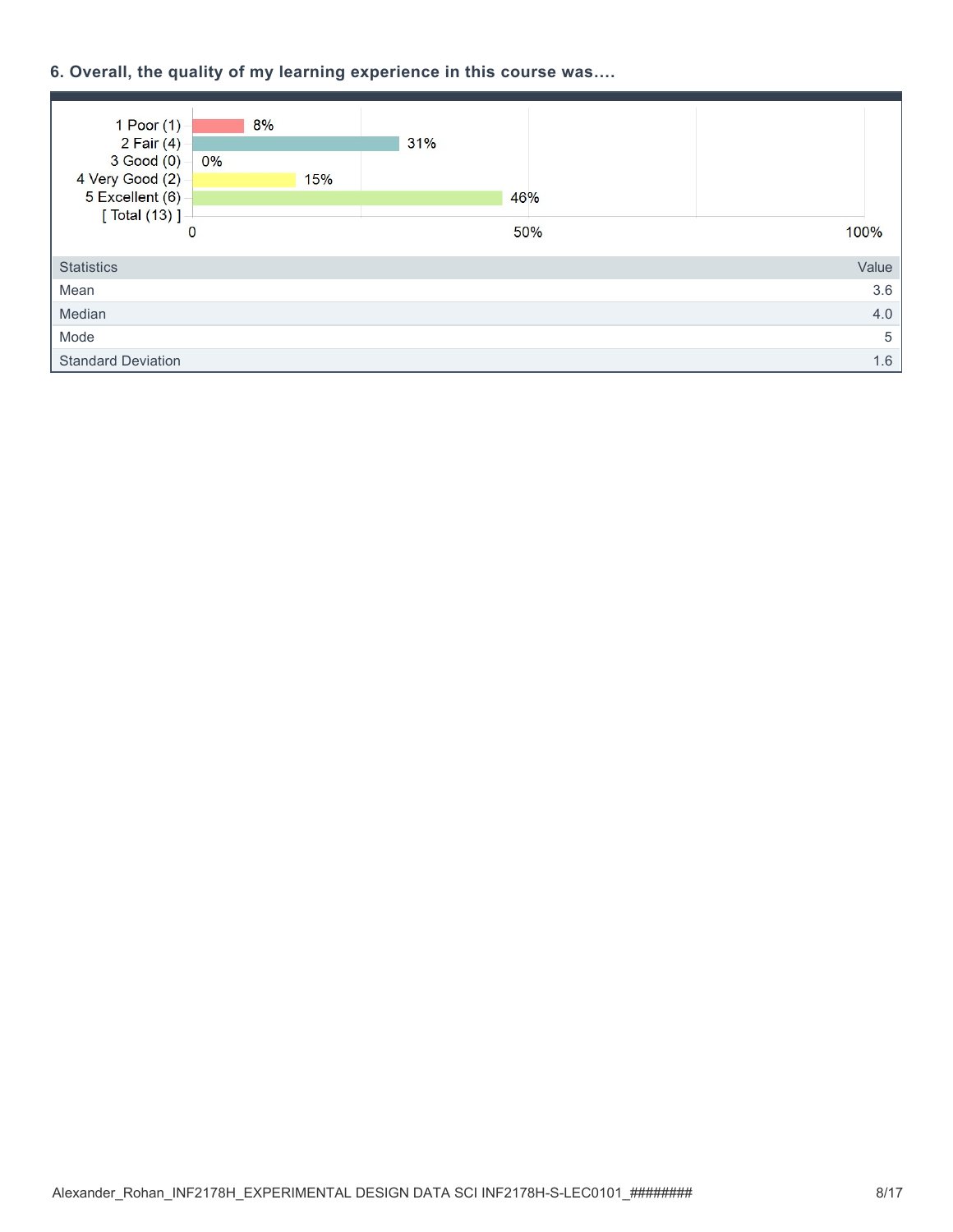# **Part B. Divisional Items**

**9. The course instructor (Rohan Alexander) encouraged students to think about the subject matter from multiple perspectives.**



# **10. The course instructor (Rohan Alexander) encouraged me to explore alternative approaches when problem-solving.**





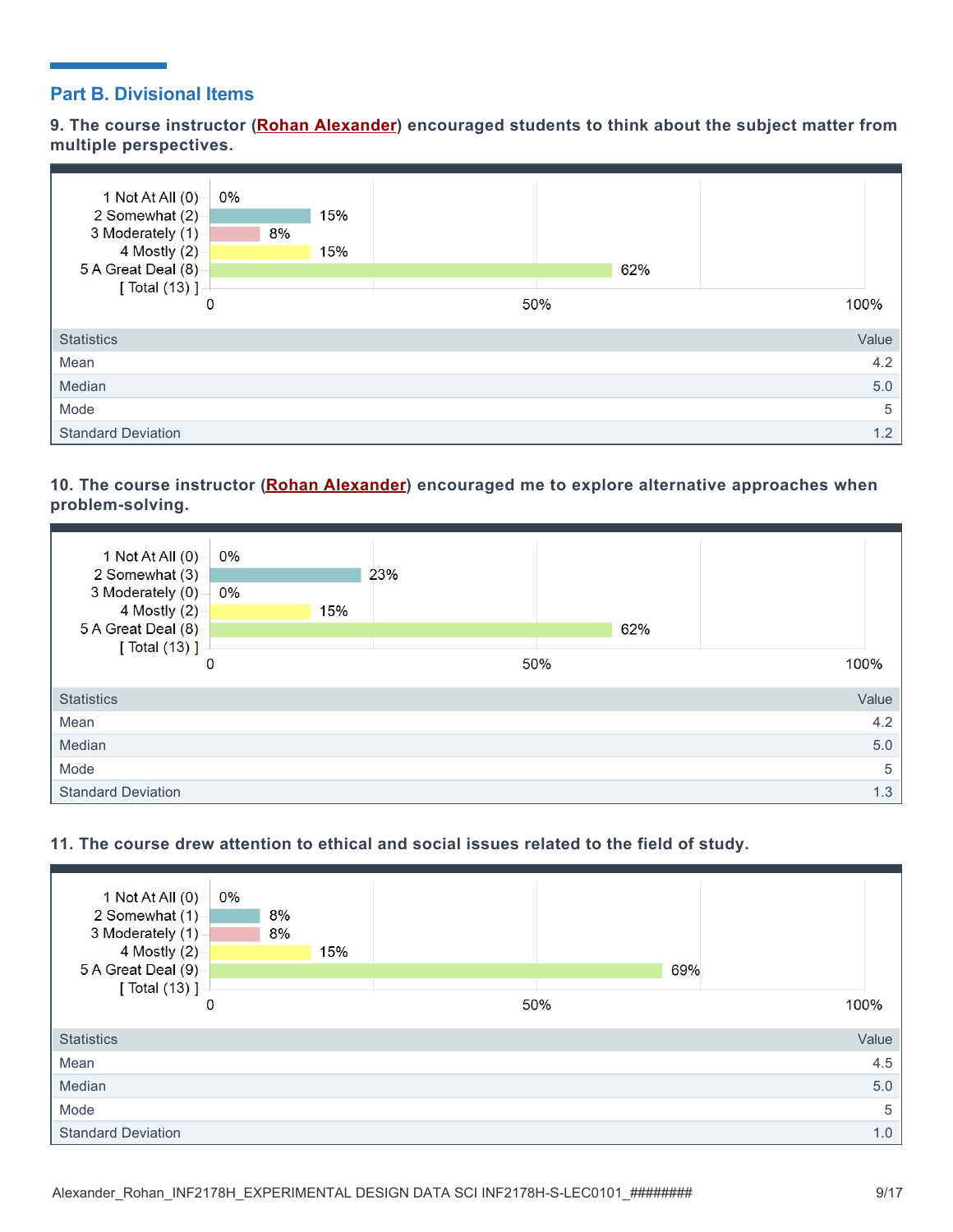# **12. The course instructor (Rohan Alexander) encouraged students to reflect critically on the course material.**



## **13. The course instructor (Rohan Alexander) explained how course topics contributed to an overall understanding of the field.**

| 8%<br>1 Not At All $(1)$<br>2 Somewhat (1)<br>8%<br>3 Moderately (1)<br>8%<br>4 Mostly (5)<br>5 A Great Deal (5)<br>[ Total (13) ] | 38%<br>38% |       |
|------------------------------------------------------------------------------------------------------------------------------------|------------|-------|
| 0                                                                                                                                  | 50%        | 100%  |
| <b>Statistics</b>                                                                                                                  |            | Value |
| Mean                                                                                                                               |            | 3.9   |
| Median                                                                                                                             |            | 4.0   |
| Mode                                                                                                                               |            | 4, 5  |
| <b>Standard Deviation</b>                                                                                                          |            | 1.3   |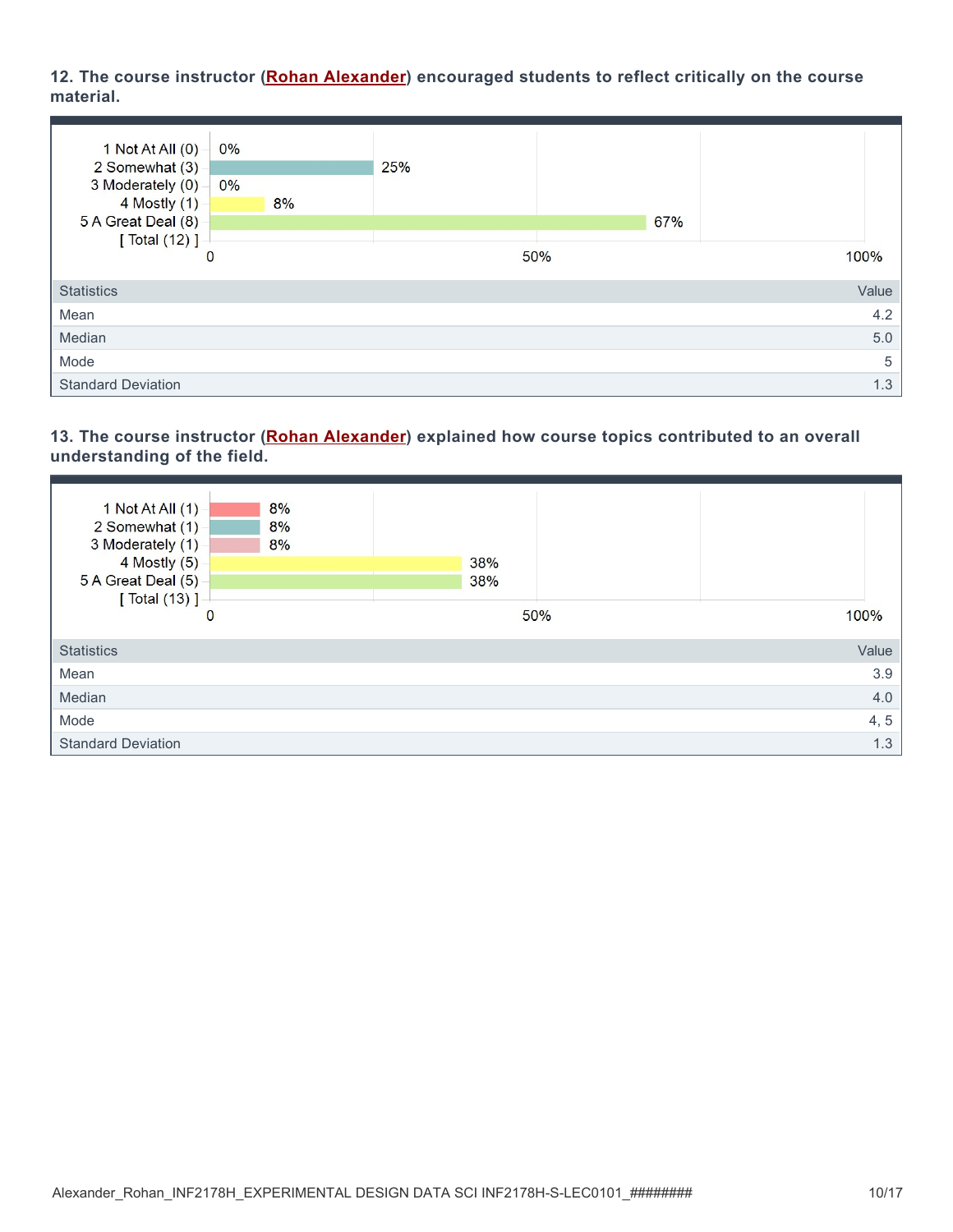# **Section 3. Comparative Data**

This section provides overall means for given comparators (e.g., division, department) alongside the mean values for a given course. Note that the comparators are calculated by pooling together all individual student survey responses (e.g., student responses for all of the courses in a department are pooled together and the departmental mean responses calculated from that). The provided comparators are thus a measure of the 'average' student experience for a unit or division; they are not a measure of the 'average' course in a unit or division. This calculation has the effect of giving large courses more 'weight' in the calculation of the comparator means. The effect of this on the calculated comparator varies depending on the relative proportion of large or small courses within a unit or division. As such, the departmental and divisional comparative mean values provided on course evaluations should not be regarded as an absolute and definitive benchmark.

*For example, if a department offered only two courses, one with 1000 students who all answered 3.5 and the other with 10 students who all answered 4.5 (so that the means would be 3.5 and 4.5 respectively), then the departmental mean provided on the course evaluations would be 3.51 since the calculation would be [(3.5x1000)+(4.5x10)]/1010]=3.51 and not (3.5+4.5)/2=4.*



# **Part A. Core Institutional Items**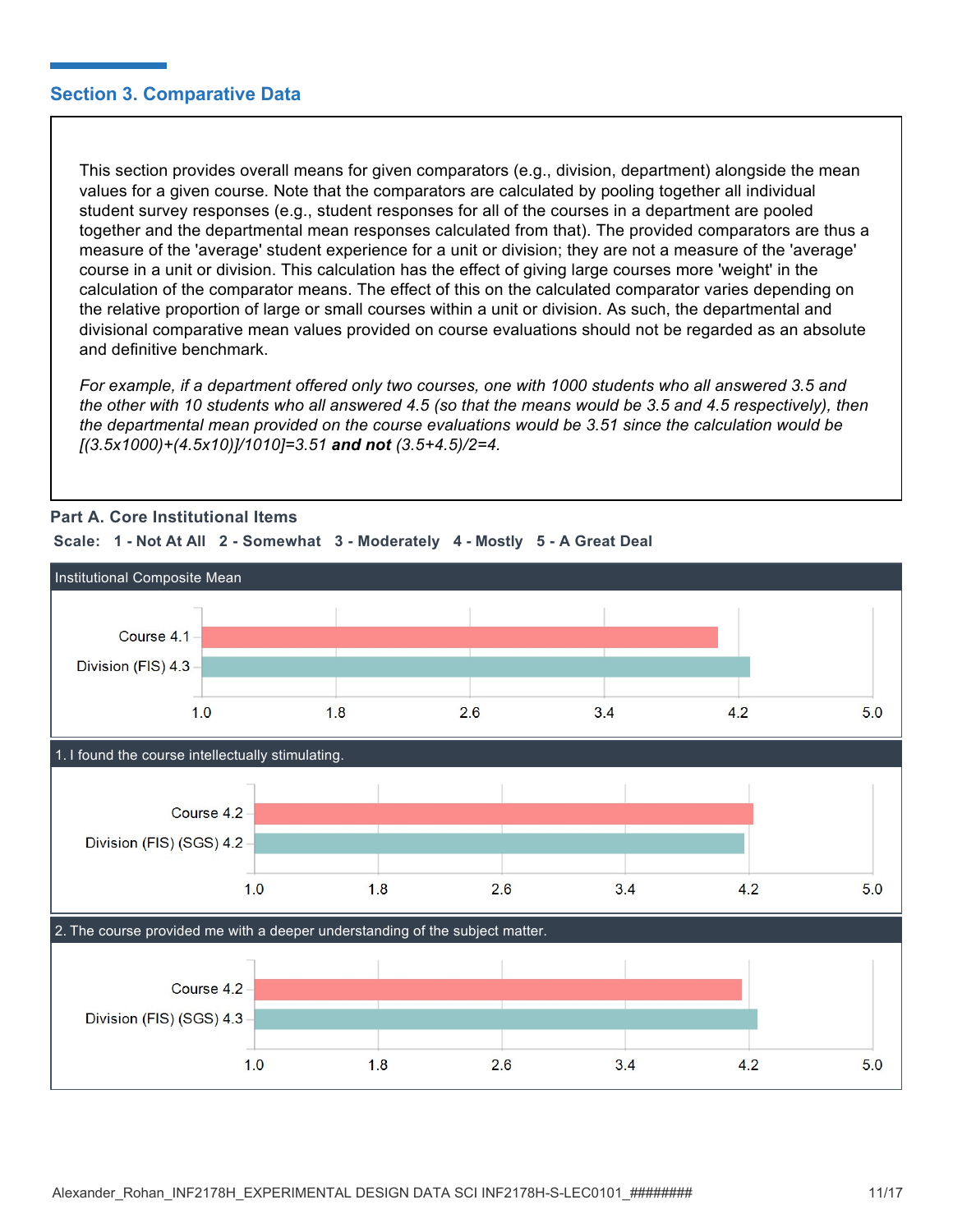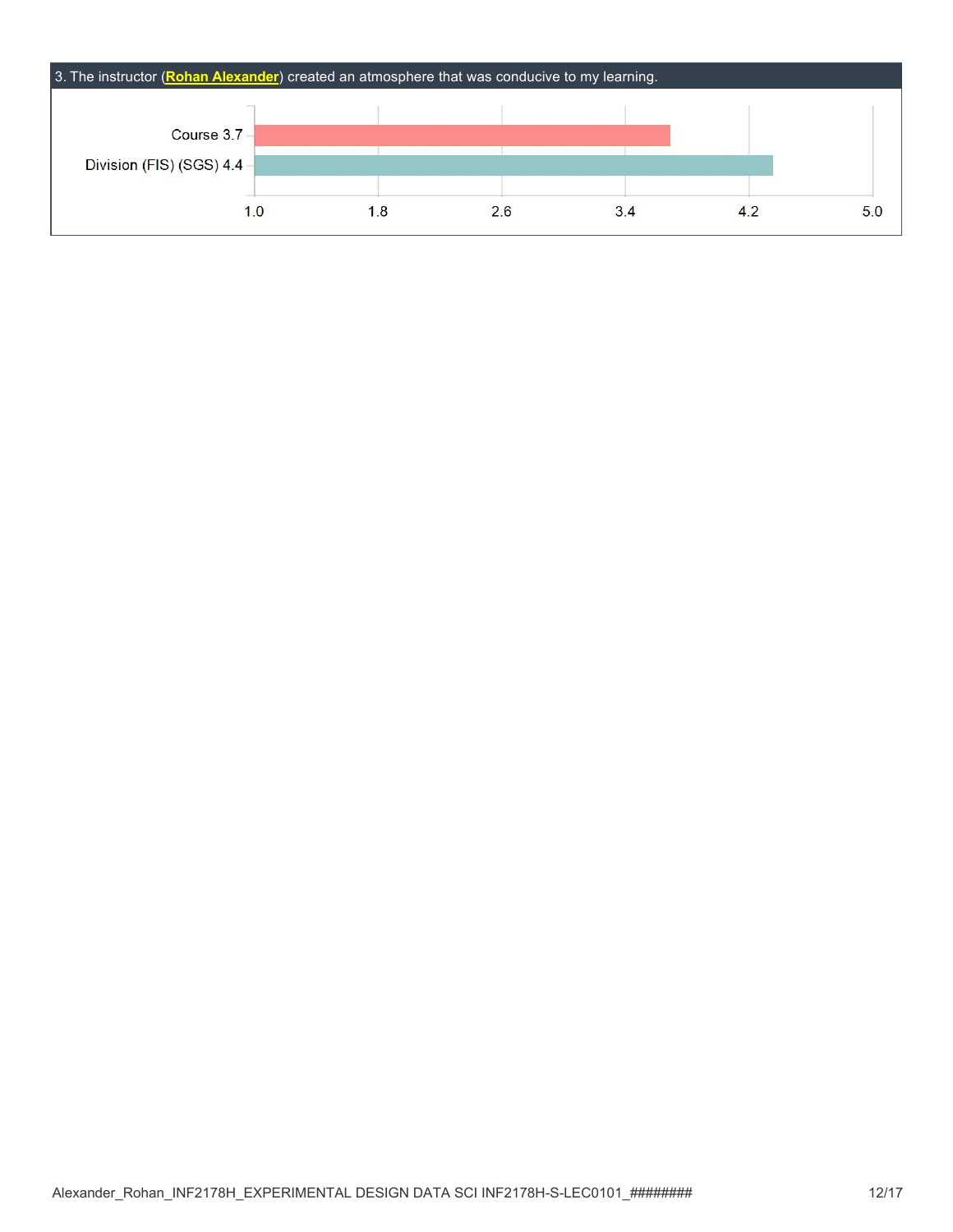# **Part A. Core Institutional Items**

## **Scale: 1 - Not At All 2 - Somewhat 3 - Moderately 4 - Mostly 5 - A Great Deal (continued)**





## **Scale: 1 - Poor 2 - Fair 3 - Good 4 - Very Good 5 - Excellent**

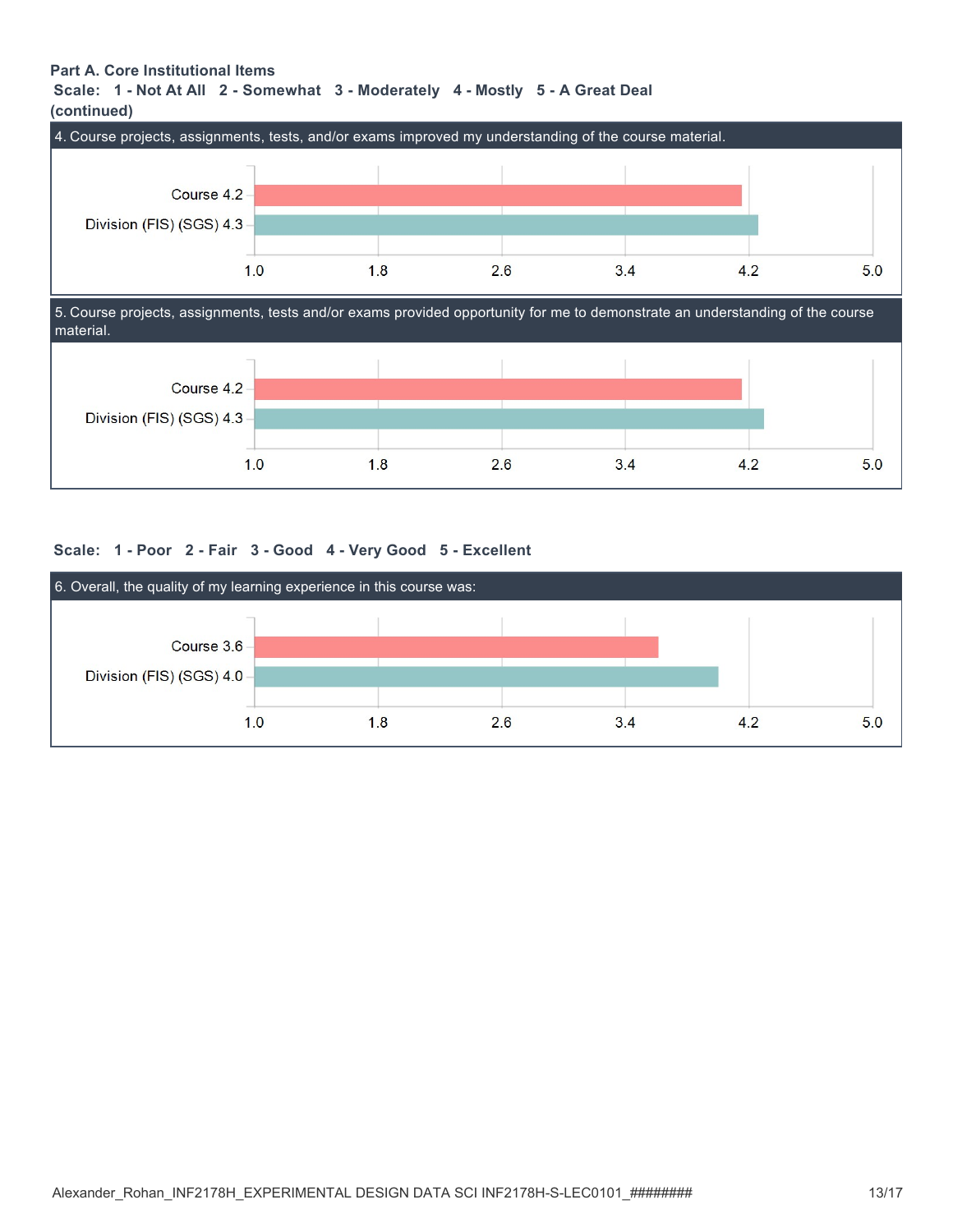### **Part B. Divisional Items**

#### **Scale: 1 - Not At All 2 - Somewhat 3 - Moderately 4 - Mostly 5 - A Great Deal**



#### **Scale: 1 - Not At All 2 - Somewhat 3 - Moderately 4 - Mostly 5 - A Great Deal**



#### **Scale: 1 - Not At All 2 - Somewhat 3 - Moderately 4 - Mostly 5 - A Great Deal**



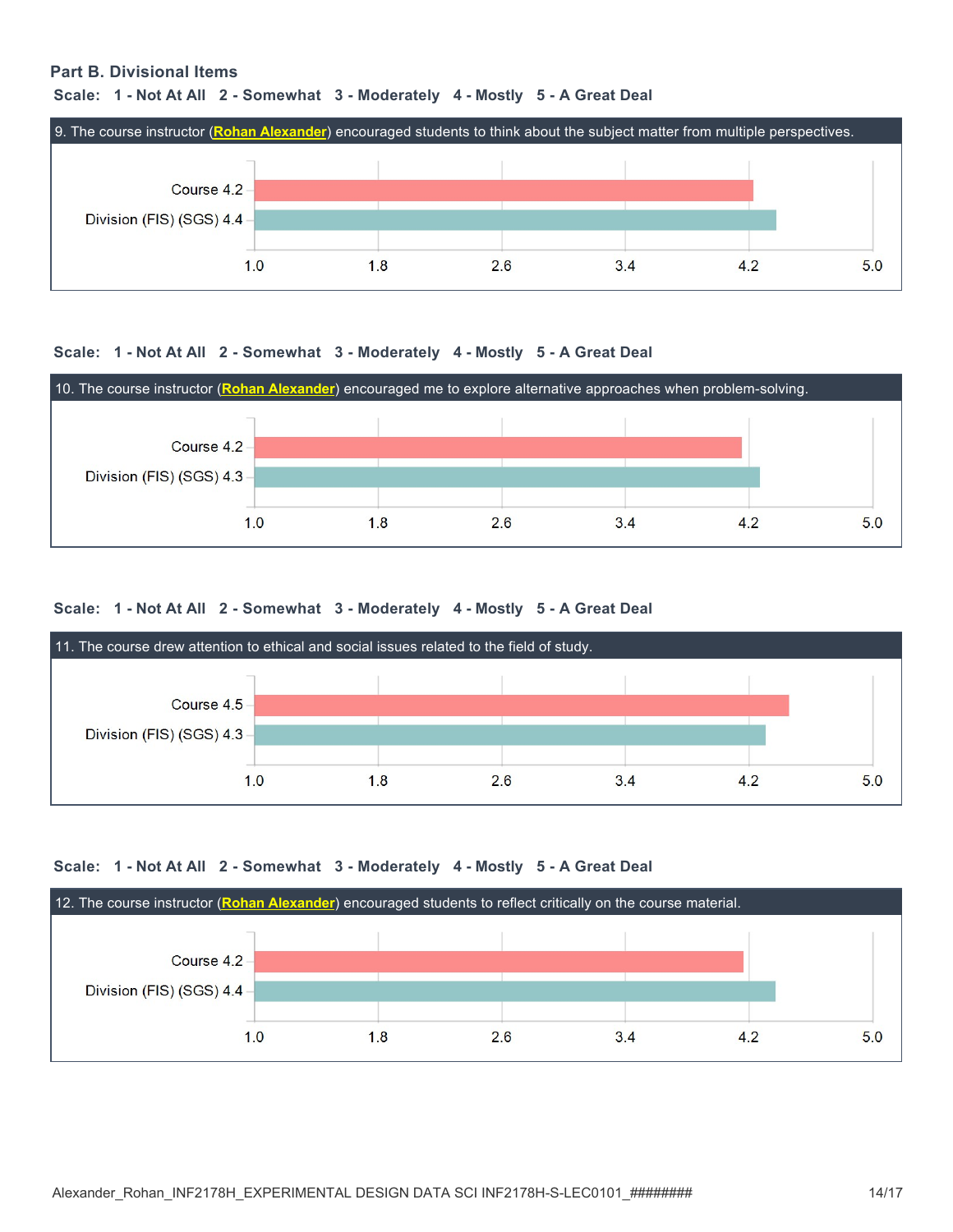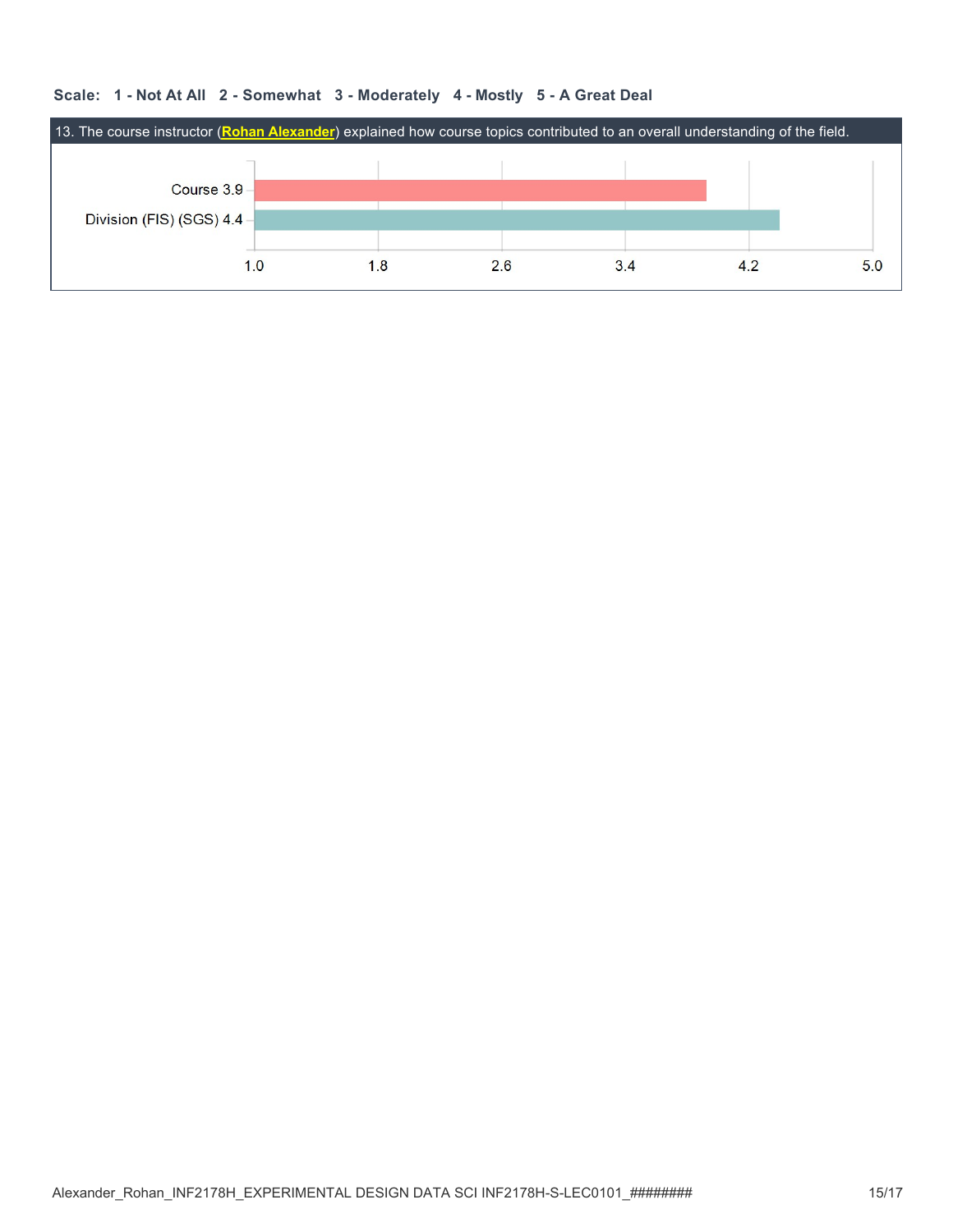# **Section 4: Formative Data**

**These items are optional items which you selected from the item bank during the question personalization period. Note that the results from these items are only reported to you as they are primarily intended to function as personal formative feedback.**





# **W-1. Compared to other courses, the workload for this course was: (very light, light, average, heavy, very heavy)**

| 1 Very Light (0) -<br>$2$ Light $(0)$ –<br>3 Average (1)<br>4 Heavy $(4)$<br>5 Very Heavy (8) | 0%<br>0%<br>8% | 31% | 62% |       |
|-----------------------------------------------------------------------------------------------|----------------|-----|-----|-------|
| [ Total (13) ] -<br>$\mathbf{0}$                                                              |                | 50% |     | 100%  |
| <b>Statistics</b>                                                                             |                |     |     | Value |
| Mean                                                                                          |                |     |     | 4.5   |
| Median                                                                                        |                |     |     | 5.0   |
| Mode                                                                                          |                |     |     | 5     |
| <b>Standard Deviation</b>                                                                     |                |     |     | 0.7   |